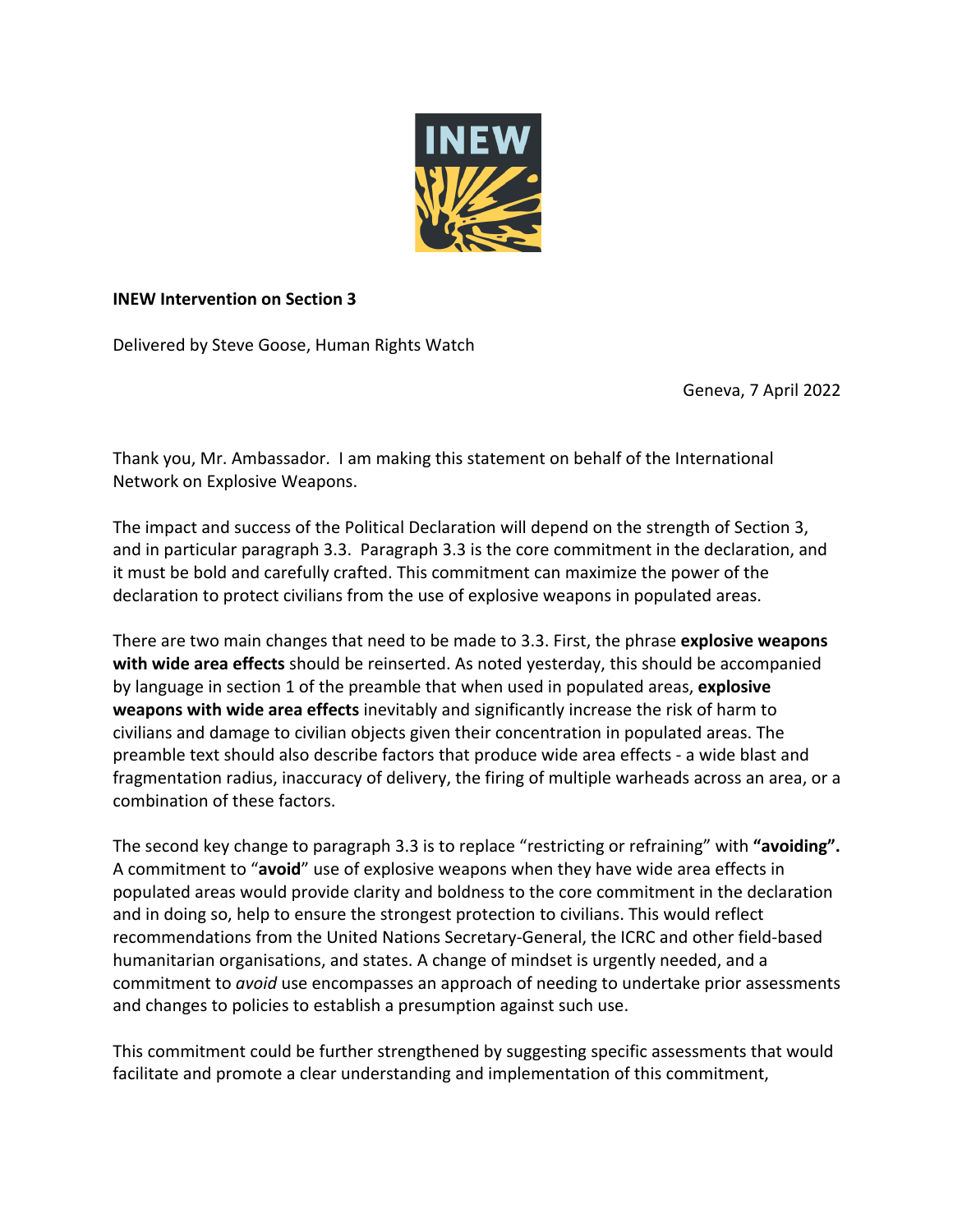including undertaking prior assessment of the area effects of specific types of explosive weapons and assessments of the specific contexts of use and of the urban environment.

Moreover, the reference to "in accordance with international humanitarian law" should be removed, as the paragraph is a policy commitment under this declaration.

This commitment should also be higher up in this operative section, given its centrality to the declaration and that other commitments such as training stem from this.

> *"Ensure that our armed forces [A]dopt and implement a range of policies and practices to avoid civilian harm, including by restricting or refraining from avoiding the use of explosive weapons with wide area effects in populated areas, that is when the effects may be expected to extend beyond or occur outside of a the military objective, and undertaking prior assessment of the area effects of weapons and the operational context, including both the generic urban environment and the specific context of use in accordance with International Humanitarian Law."*

In addition to 3.3, a new paragraph 3.4 bis would be vital. While the political declaration recognises the importance of **tracking civilian harm** in military operations in the preamble, it does not provide a corresponding commitment to do so in section 3. New text should be inserted, 3.4 bis. Tracking civilian harm in 'real time' means tracking the number and rate of civilian casualties to inform how many civilians are being killed and injured, as well as tracking damage to civilian objects. It would also involve assessing whether the situation is improving or getting worse, which can help to shape both operational and policy responses to better protect civilians. Matched with commitments to be transparent over data sharing, and to investigate credible allegations of civilian harm, it can help to provide better protection to civilians and promote compliance with international law. Battle Damage Assessments and Collateral Damage Estimation Methodologies are useful military tools but are not designed as tools to assess humanitarian impacts and have some fundamental limitations.

> *"Establish capabilities to track, analyse, respond to and learn from incidents of civilian harm, including damage to civilian objects".*

We have brief comments and suggestions for the other paragraphs in Section 3.

3.1 This commitment could be more prescriptive in driving specific actions that would be most effective in protecting civilians from the use of explosive weapons in populated areas by adding "*in particular from the use of explosive weapons in populated areas*".

Also, replacing the phrase "with regard to" with "to enhance" would clarify and strengthen the commitments.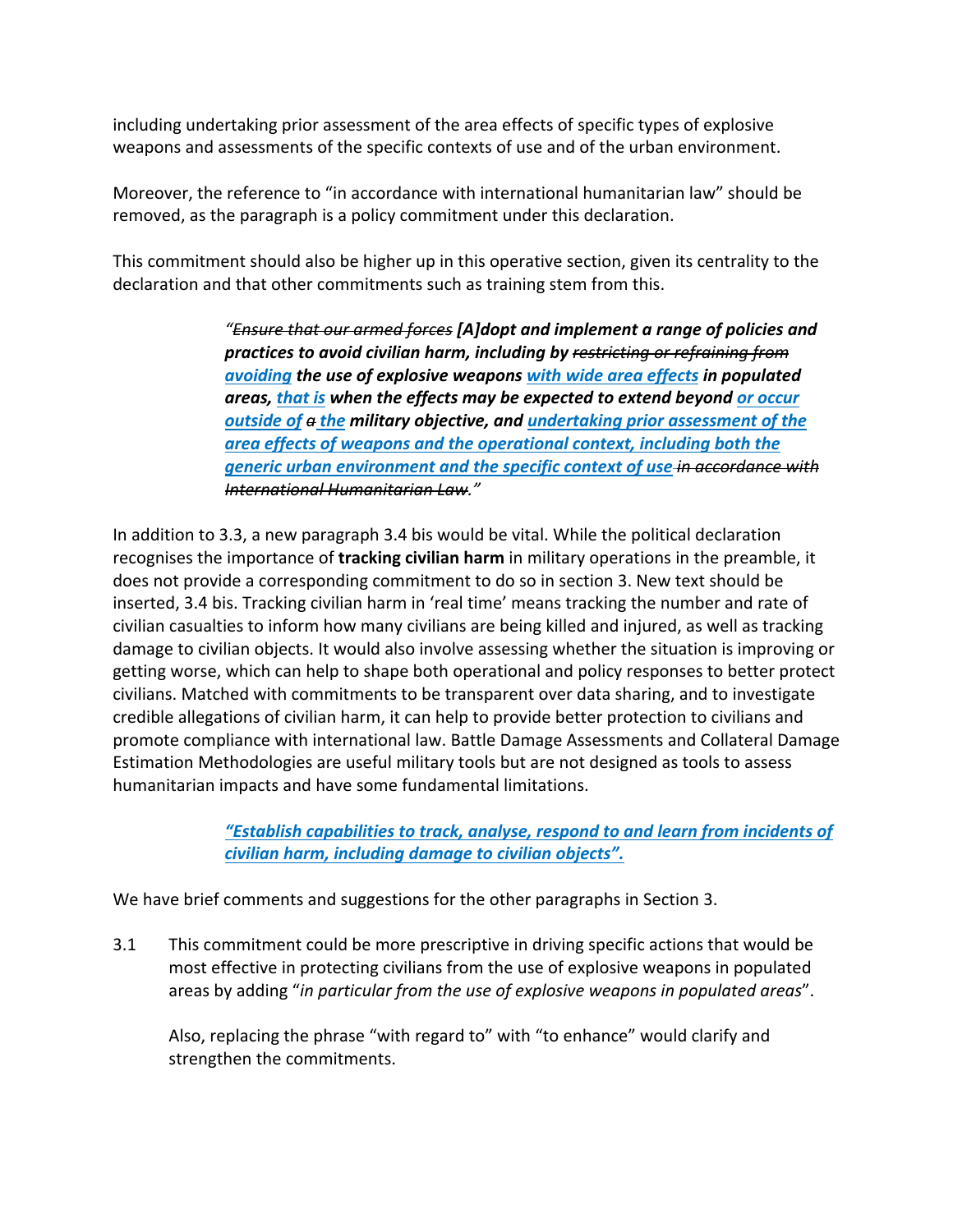This commitment should reference measures and good practices not only during – but also and after - conflict.

*"Review, develop, implement, and, where necessary, develop or improve national policy and practice to enhance the protection of civilians during and after armed conflict, in populated areas in particular from the use of explosive weapons in populated areas."*

3.2 This commitment should ensure training on the declaration itself, rather than international humanitarian law, which is already a legal requirement. It should be focused on the use of explosive weapons in populated areas. And it should be applied both during and after armed conflict.

> *"Ensure comprehensive training of our armed forces on International Humanitarian Law this Declaration, and on the measures and good practices to be applied during and after the conduct of hostilities in populated areas to protect civilians and civilian objects from the use and impact of explosive weapons".*

3.4 We welcome a commitment that focuses on addressing the reverberating effects of explosive weapon use, which are considerable. The commitment could be strengthened further by clearly stating that armed forces should specifically assess and take steps to mitigate the different foreseeable effects rather than simply taking them into account. It should delete the clause regarding battle damage assessments, which, as already noted, focus on the military effectiveness rather than the civilian impact of military operations.

> *"Ensure that our armed forces Assess and take steps to mitigate into account the direct and reverberating effects on civilians and civilian objects which can reasonably be foreseen in the planning of military operations and the execution of attacks in populated areas, and conduct battle damage assessments, to the degree feasible, to identify lessons learned."*

3.5 This commitment should include references to risk education, and should replace explosive remnants of war with explosive ordnance, a broader term.

> *"Ensure the marking, clearance, and removal or destruction of explosive remnants of war ordnance as soon as possible after the end of active hostilities, and the provision of risk education, in accordance with our obligations under applicable international law."*

3.6 This commitment should focus on dissemination and understandings of the operative commitments in this political declaration, rather than disseminating IHL, which is already a legal obligation.